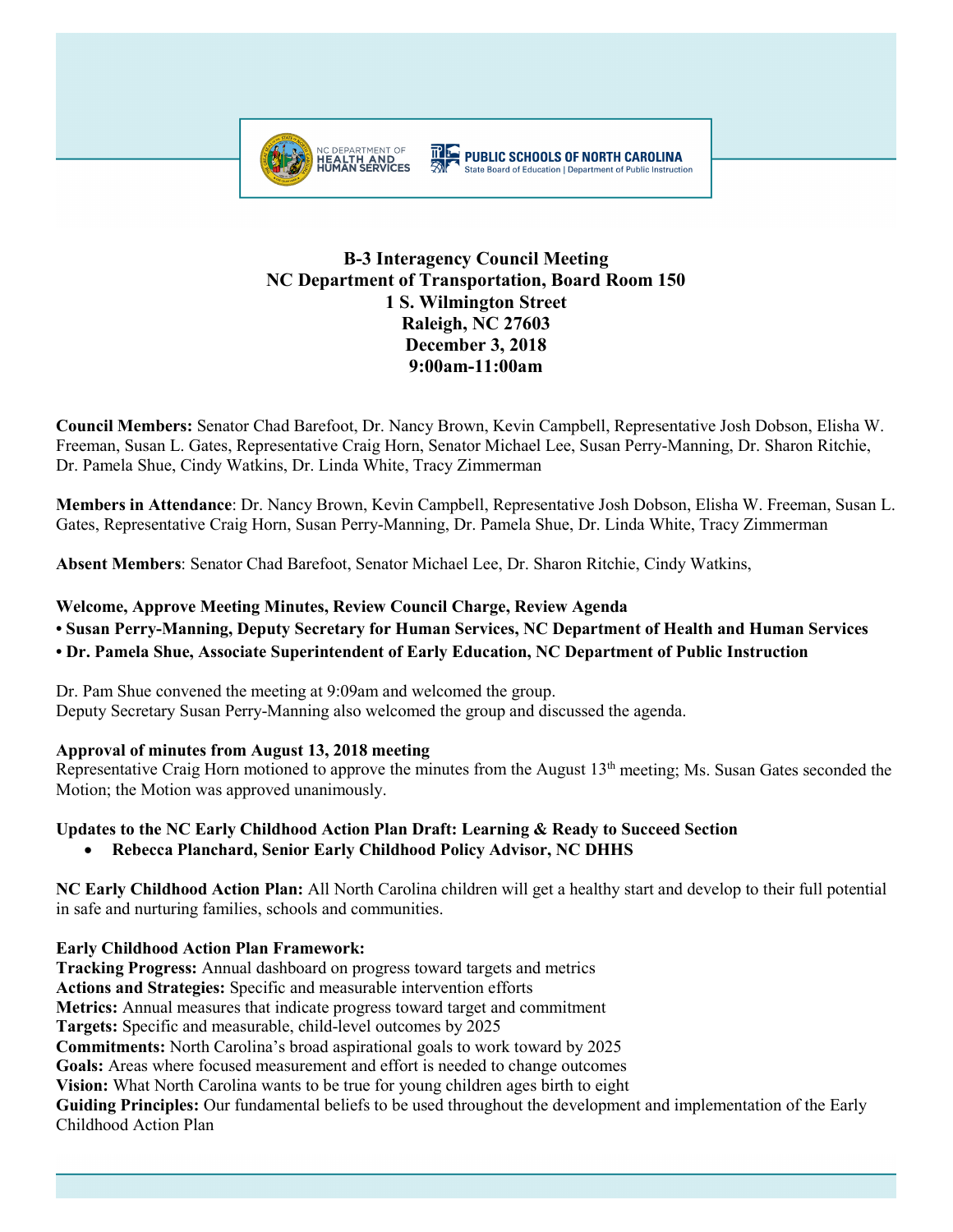# **By 2025, all North Carolina young children from birth to age eight will be:**

- **1) Healthy:** Children are healthy at birth and thrive in environments that support their optimal health and well-being
- 1. Healthy Babies
- 2. Access to Prevent Health Services
- 3. Food Security
- **2) Safe and Nurtured:** Children grow confident, resilient and independent in safe, stable, and nurturing families, schools and communities
- 4. Safe and Secure Housing
- 5. Safe and Nurturing Relationships
- 6. Family Stability for Children in Foster Care
- 7. Social Emotional Well-Being and Resilience
- **3) Learning and Ready to Succeed:** Children experience the conditions they need to build strong brain architecture and school readiness skills that support their success in school and life
- 8. Access to High Quality Early Learning Programs

North Carolina will work to ensure that all families have the opportunity to enroll their young children in high quality, affordable early care and learning programs.

Part 1) By 2025, increase the percentage of income-eligible children enrolling in high quality early care across North Carolina by 10%, according to data provided by the Division for Child Development and Early Education (DCDEE) and Head Start.

Part 2) By 2025, decrease the percent of family income spent on childcare to 7%, according to data provided by ChildCare Aware America

Percent of early childhood teachers with post-secondary early childhood education

9. Early Development

North Carolina is committed to ensuring that all children meet developmental milestones so that they can succeed in school and beyond and that children and families have the tools they need to support early development. By 2025, increase the percentage of children across North Carolina who enter kindergarten developmentally ontrack.\*

Percent of children enrolled in Medicaid receiving general developmental screening in first 3 years of life Percent of children who receive appropriate and timely early intervention and early childhood special education services to address developmental risks and delays

10. Reading Proficiency

North Carolina will work to increase reading proficiency in the early grade levels for all children, with an explicit focus on African American, American Indian, and Hispanic children who face the greatest systemic barriers to reading success.

Part 1) Increase reading proficiency from 45.8% to 61.8% for 3rd – 8th grade students on statewide end of grade tests (EOGs), consistent with the state's Every Student Succeeds Act (ESSA) Plan 2025 reading proficiency benchmark

Part 2) Increase reading proficiency from 39% to 43% according to the fourth grade National Assessment of Educational Progress (NAEP)

3rd grade reading End of Grade (EOG) exams proficiency rates

4th grade reading National Assessment of Educational Progress (NAEP) scores for priority populations Percent of students reading or exhibiting pre-literacy behaviors at or above grade level by the end of the year according to mCLASS ®: Reading 3D™

Percent of students who are chronically absent

Percent of families living at or below 200% of the federal poverty level

## **Feedback on the Draft Plan Guiding Questions:**

- 1. Are these the right goals to focus on?
- 2. What would you change about the commitments, targets, or metrics?
- 3. What would it take from DPI and DHHS to move the needle on these goals?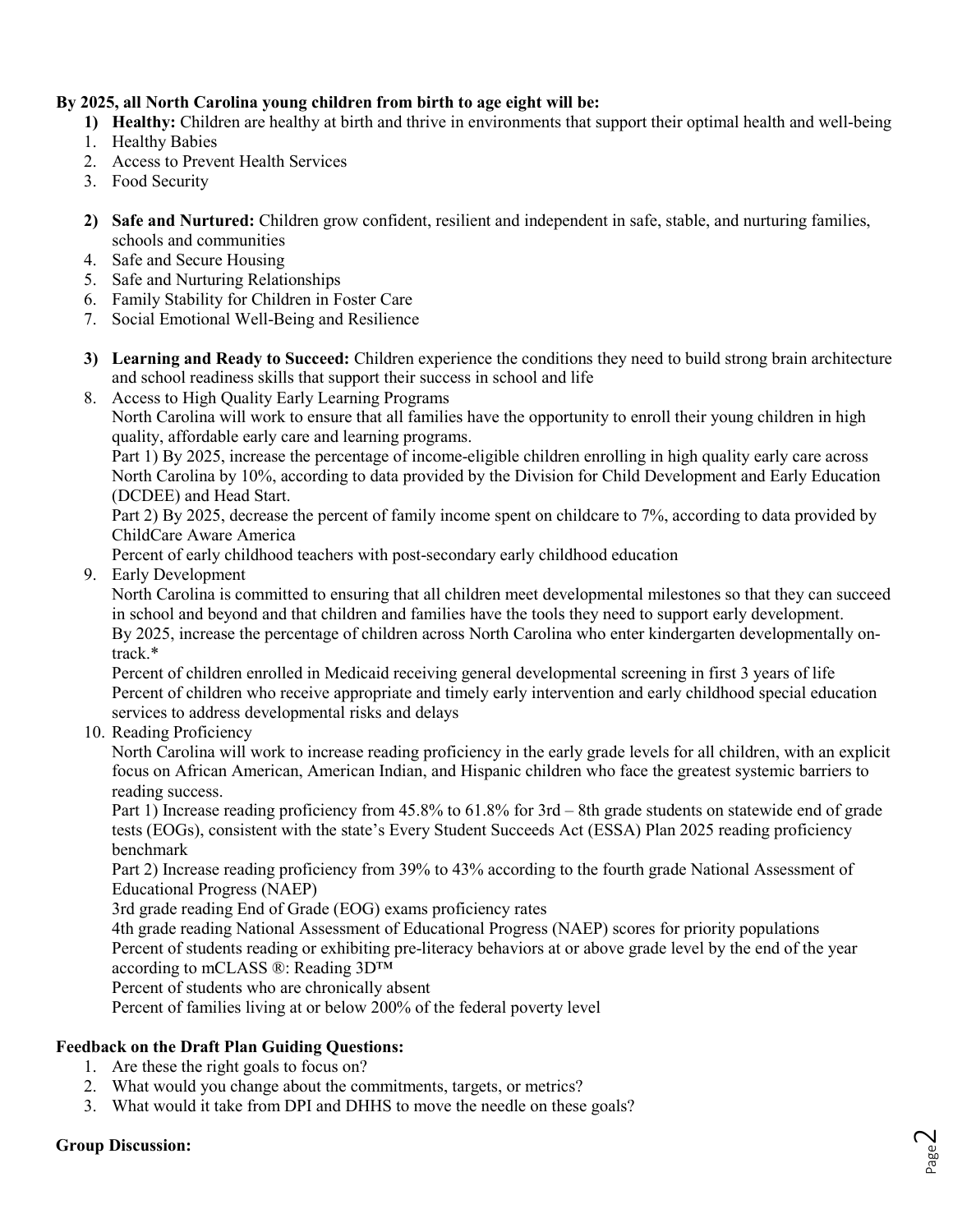Deputy Secretary Perry-Manning reminded the Council that Dr. Mandy Cohen presented on this Action Plan at the last meeting and that every metric discussed has longitudinal data that can be shared.

Dr. Nancy Brown asked if health included dental care. Ms. Planchard stated that dental health is included as a part of health.

Dr. Shue stated that DPI is pulling together the data from multiple places and high-level analyses reveal that skill sets missing in third grade EOG scores are skills that should be taught in early childhood. These findings can be used to form recommendations for what needs to be done in earlier years.

Ms. Tracy Zimmerman asked about validity and reliability of KEA data; do we know if teacher ratings are consistent? Dr. Shue indicated that analyses to establish reliability and validity have not been established.

Dr. Linda White echoed that it remains to be seen the validity of these assessments.

Representative Horn asked what structural changes need to be made so that data is gathered in one place. He stated that his understanding is that the B-3 Interagency Council was supposed to bring experts in field together to recommend a more comprehensive approach. Secondly, he expressed that in addition to using the data to inform providers, it needs to be used to inform parents.

Ms. Zimmerman expressed gratitude for the work that has gone into the Action Plan. She stated that, because it is so aligned with Pathways, North Carolina has an opportunity to lead as a State. She also expressed that it is important to distinguish between the need for strategic data at the state level to inform policy from individual-level data to inform instruction.

Submit Feedback by Dec.  $21^{st}$  to  $\underline{ECAP}$  @dhhs.nc.gov

# **Policy Recommendations from Work Groups and Discussion**

## **Transitions and Continuity—Elisha Freeman**

*Tracy Zimmerman (council member), Elisha Freeman (council member), Rep. Josh Dobson (council member), Kristi Snuggs, Karen McKnight, Dan Tetreault*

## Vision Statement

In North Carolina, all young children birth through age 8 and their families are engaged and supported as they transition between home, early care and education programs, and schools. This is accomplished when early care and education programs and schools are ready to support all children effectively and engage with families within the context of the community to plan transitions that meet the diverse needs of all children and families. Collaborative transition planning results in a system that builds upon the strengths of families and provides continuity in care and education from year-toyear and across programs to positively impact growth and success.

#### Policy Recommendations

## *Recommendation 1*

[G.S. 115C-105.41](https://www.ncleg.net/enactedlegislation/statutes/html/bysection/chapter_115c/gs_115c-105.41.html) addresses the identification of "students who are at risk for academic failure and who are not successfully progressing toward grade promotion and graduation, beginning in kindergarten" and directs local boards of education to "adopt policies that direct school improvement teams to develop plans to include successful transition between elementary and middle school years and between the middle school and high school years for students at risk, as defined by the State Board of Education."

The work group recommends that this law be amended to include a requirement for LEAs to work with community Early Care and Education partners to develop a plan for transitioning all children into kindergarten. State Board of Education policy defining the Transition to Kindergarten Plan is addressed in Recommendation 2.

#### *Recommendation 2*

In order to create shared responsibility for cross-programmatic planning for transitioning all children into kindergarten, this recommendation has five parts:

- 1. Establish an MOU between state partners that:
	- a. identifies what role each partner will take in providing the implementation supports needed (ex. DPI, DHHS, NCPC, Head Start).
	- b. identifies a process and timelines for horizontal and vertical alignment of education, programmatic, and learning standards (including the North Carolina Foundations for Early Learning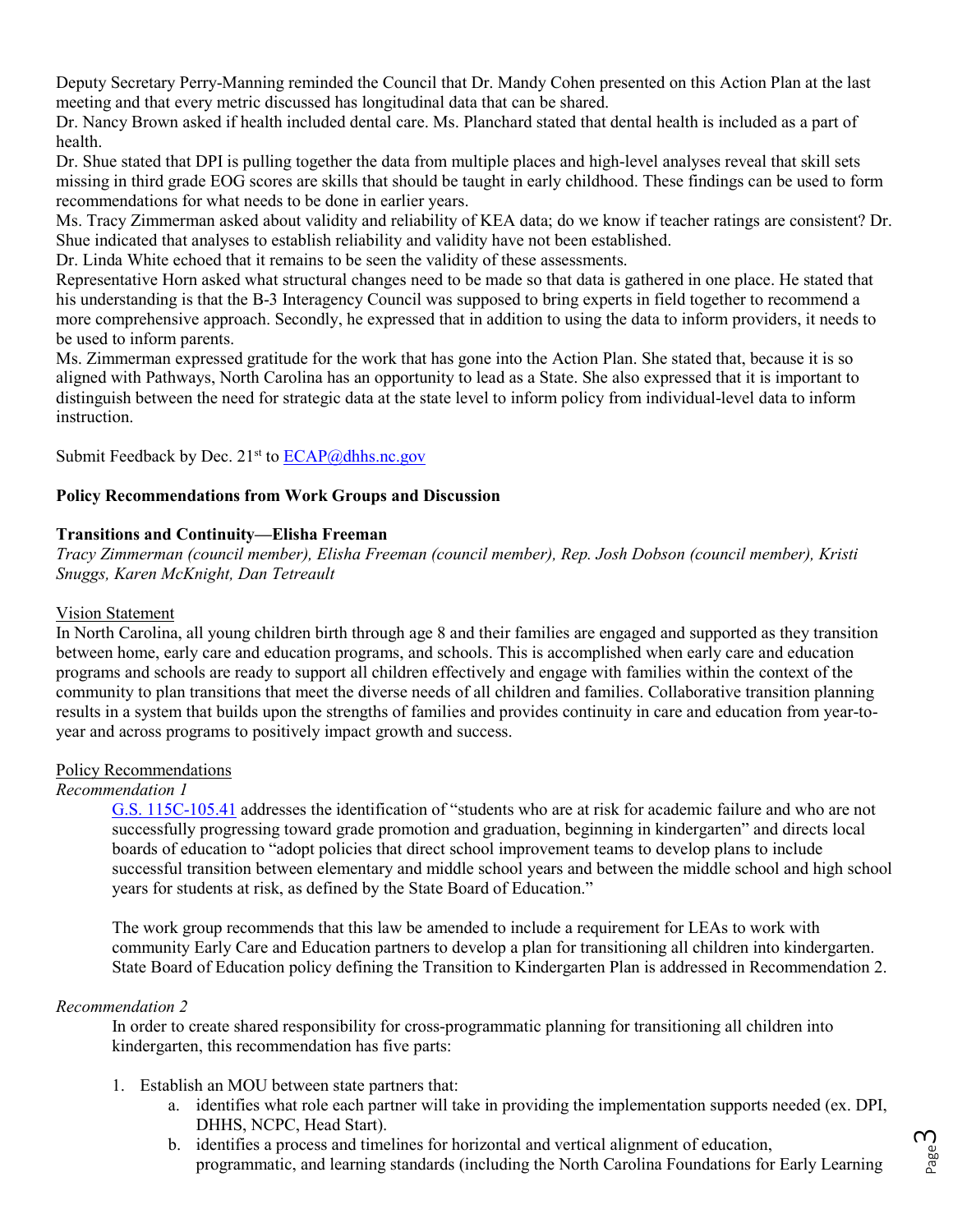and Development and the K-12 standard course of study) between Early Intervention, Head Start, Title I Preschool, Preschool EC, NC Pre-K, child care subsidy, kindergarten, first grade, second grade, and third grade).

- c. establishes common terms and definitions.
- 2. Revise the State Every Student Succeeds Act (ESSA) Plan to include strategies to further support meaningful alignment and coordination between early care and education and K–12 such as:
	- a. Guidance for the development local agreements between LEAs, Head Start, and other early childhood providers addressing requirements in the Improving Head Start for School Readiness Act of 2007 and the Every Student Succeeds Act of 2015 along with best practices. Guidance should include procedures for data and records sharing; establishing channels of communication and coordination of services; engaging families in transition; joint professional development; and linking standards, curriculum and instruction and other educational services horizontally and vertically between early education programs and LEAs.
	- b. A requirement for Local Education Agency decision makers to coordinate with local Early Care and Education programs (NC Pre-K contract administrators, Head Start Grantees, local Smart Start partnerships, private childcare providers, etc.) families, and other community partners to develop a plan. The plan should include strategies and practices for successfully transitioning all children and their families into kindergarten and create a shared understanding between early childhood programs, schools, administrators and families of what children should experience between early childhood programs and schools and between kindergarten, first grade, second grade, and third grade.
	- c. LEA outreach into the community to identify children who are not being served in regulated care settings to engage their families in planned transition processes and activities.
	- d. The provision of ongoing joint professional development between Pre-K and Kindergarten educators including administrators.
- 3. The development of a State Board of Education Policy under the "Kindergarten/Early Childhood (KNEC)" section that defines LEA requirements for transition planning for all children from Pre-K into kindergarten.
- 4. Revise NC Pre-K policies related local transition planning for transitions from NC Pre-K programs in to kindergarten to require that NC Pre-K Contract Administrators coordinate with Local Education Agency decision makers, Head Start Grantees, local Smart Start partnerships, private childcare providers, families, and other community partners to develop a community plan for kindergarten transition as described above in 2b.
- 5. Identify revisions to child care rules and/or QRIS to include language related to collaborative planning for transitioning children from four-year-old programs receiving childcare subsidy into kindergarten.

## *Recommendation 3*

The B-3 Interagency Council submit a request for funding through a fiscal note for a data system to facilitate the sharing of child and family information between programs serving 4-year-olds and LEAs as well as funding for human resources to support statewide scale-up and implementation to all programs serving 4-year-olds and all elementary schools.

#### **Group Discussion:**

Ms. Gates asked if there is a model for transition that other states are doing. She also asked how the work group envisions addressing children who are not in formal pre-k setting?

Mr. Dan Tetreault stated that we are looking at best practices occurring within the state of NC; the pilot is helping to in forming a template.

Deputy Secretary Perry-Manning stated that no states are doing transition planning to scale, but we do see it at the local level.

> Page  $\overline{\mathcal{A}}$

Ms. Zimmerman stated that there are research-based best practices in transition, and there are pockets of excellence around the country looking at transitioning children who are not in formal setting.

## **Deputy Secretary Perry-Manning led the discussion determining to whom recommendations are going and whether the Council supports the recommendations.**

Recommendation 1: This is a recommendation to the legislature. Ms. Gates recommended including language around best practices.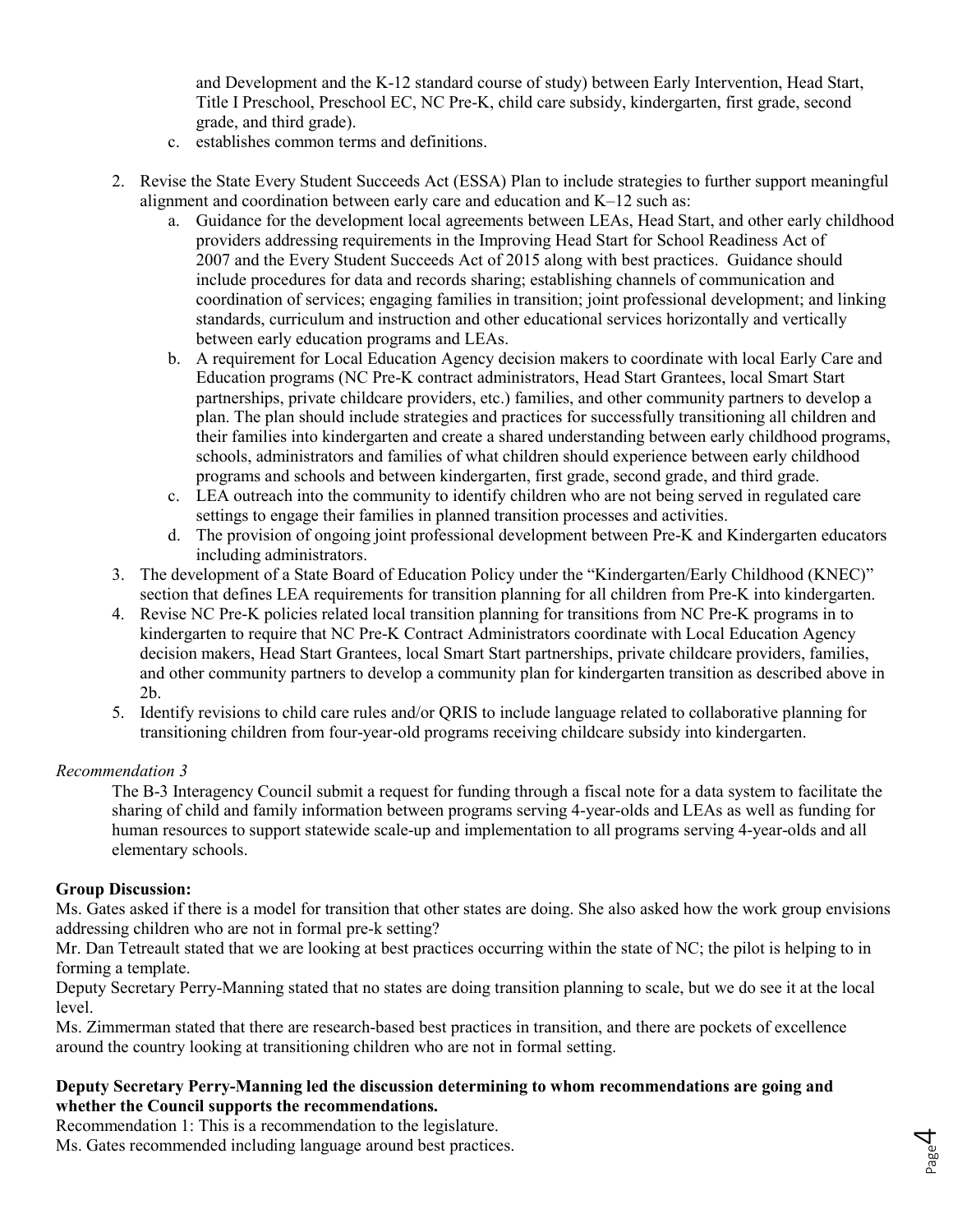Representative Horn stated that he and Representative Dobson can direct staff to work with a point person to develop language.

Recommendation 2:

Part 1: This is a recommendation to the four agencies, and, if they do not comply, a recommendation to the legislature to direct the agencies.

Ms. Freeman stated that MOUs exist between Head Start and LEAs, so the work group was envisioning building on the existing structure.

Mr. Tetreault stated that maybe B-3 Interagency might recommend to agencies to draft an MOU and bring it back to the Council.

Ms. Zimmerman stated that they should direct agencies before turning to the legislature.

Part 2: This is a recommendation to the State Board of Education with DPI leading.

Ms. Zimmerman asked Dr. Shue if other recommendations will be made, and Dr. Shue stated yes.

Part 3: This is a recommendation to the State Board of Education.

Part 4: This is a recommendation to DHHS.

Mr. Campbell pointed out that participation of schools not ensured. Ms. Zimmerman stated that Parts 2&3 are onus on the LEAs, while Part 4 is onus on DHHS. The Council agreed.

Deputy Secretary Perry-Manning stated that this would be asking LEAs and local programs to do something new, and Dr. Shue echoed that this puts level of burden on already struggling systems.

Ms. Gates stated that the cost of NC Pre-K 4% administration cap is example of Dr. Shue's point.

Ms. Gates stated that best practices help guide.

Ms. Zimmerman asked if an overarching recommendation could be to ask participating agencies to submit what it would take to implement level of support from state.

Dr. White stated that currently doing this in Chowan County with multiple agencies represented.

Dr. Brown recommended to reconstruct the language to sound less burdensome.

Part 5: This is a recommendation to the Child Care Commission for Rule change; however, Mr. Campbell raised the question of whether this could be a recommendation for policy like the recommendation or Pre-K. The Council was comfortable with this change.

Recommendation #3: The Council suggested this would become part of Recommendations 1&2.

## *Deputy Secretary Perry-Manning asked for motion to move forward with recommendations. Ms. Zimmerman motioned to approve the recommendations with changes discussed. Dr. Brown seconded. The Motion passed unanimously.*

## **Data Driven Improvement and Outcomes—Susan Gates**

*Susan Gates (council member), Rebecca Planchard, Vivian James, Carla Garrett, Mandy Ableidinger, Whitney Tucker, Cindy Dewey, Kim McCombs-Thornton*

## Vision Statement

Educators, policy-makers and stakeholders will be able to make data-driven decisions for children and families through access to a coordinated, integrated data system including, but not limited, to early care, education and child development, focused on children from birth to age eight. They will understand and be able to track shared "whole child" accountability and outcome measures, such as indicators and goals set forth in the NC Pathways to Grade-Level Reading Measures of Success Framework and the NC Early Childhood Action Plan. An integrated data system that tracks and reports both individual child-level data and population-level data will allow stakeholders to determine policies, practices, programs and services that result in positive educational and developmental outcomes for young children. The birth through third grade data system will be aligned with other statewide data systems, facilitating data sharing and the ability to make datainformed decisions as children progress through the birth through 12 education system, and beyond.

## Policy Recommendations:

## *Recommendation 1*

Undertake an analysis and assessment of the 0-8 data landscape, (e.g., health, education, child welfare, etc.). This analysis will include, but not be limited to, data quality, data ownership, data governance, data access, data systems, and data gaps. This analysis should include an evaluation of strengths and limitations of each relevant data system.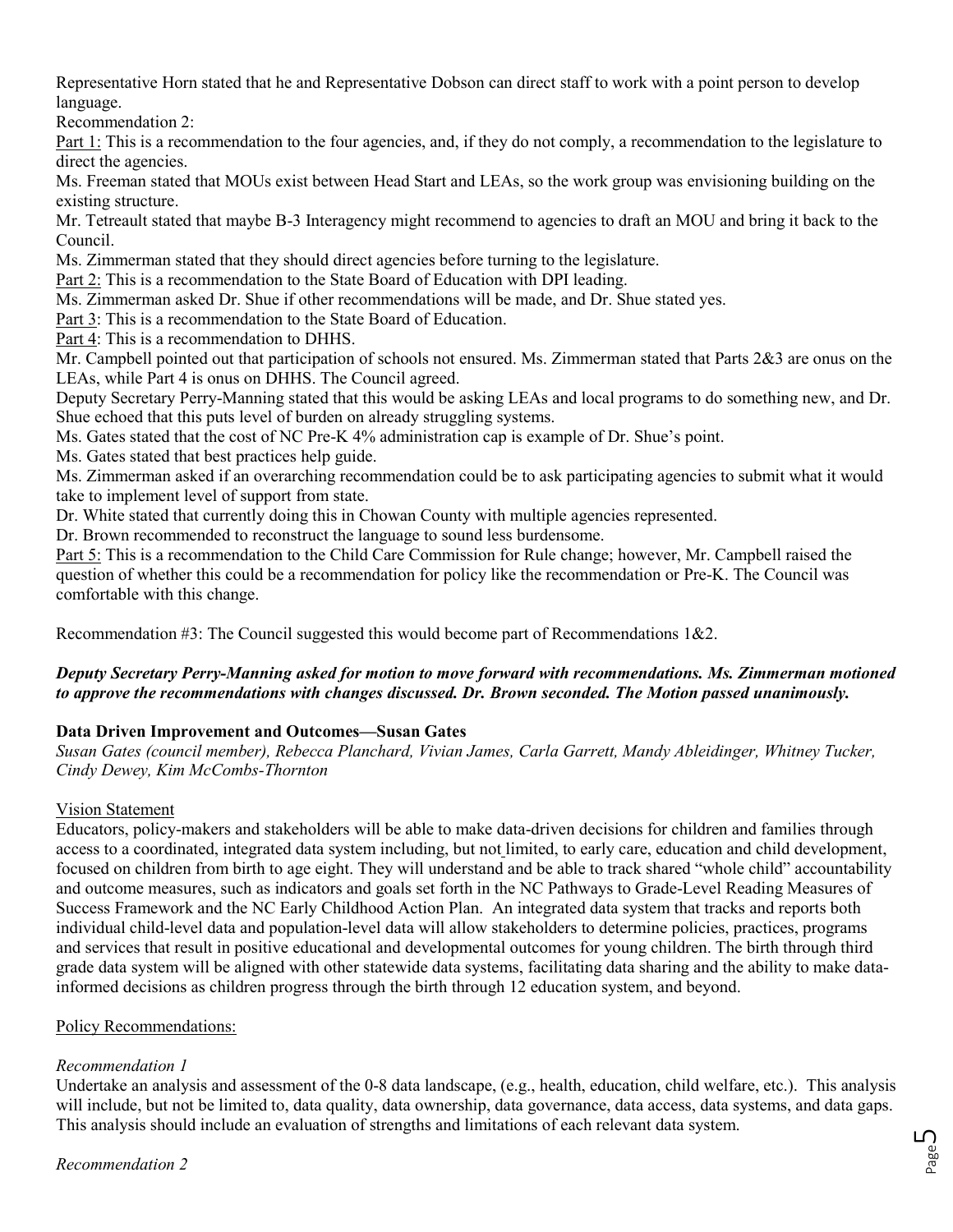Conduct a broad survey among teachers, administrators, policy-makers, governmental agencies, organizations and other stakeholders of the 0-8 data to which they would like to have access on a regular basis and what types of questions they would like to have answered.

## **Deputy Secretary Perry-Manning led the discussion determining to whom recommendations are going and whether the Council supports the recommendations.**

Recommendation 1 &2: These are recommendations to the legislature.

A discussion ensued about the funding source for these recommendations.

Dr. Brown asked if the Council can approve the recommendations without knowing where the funding is coming from. It was decided that the Recommendation would need to be contingent on receiving the federal PDG grant with a Plan B request to the General Assembly to help fund the effort.

Ms. Zimmerman stated that the recommendations will include that it is for the purpose of gathering data to drive policy. Representative Dobson confirmed that there is consensus that PDG will be used to fund this recommendation. He also asked what agencies would be involved. Deputy Secretary Perry-Manning stated that she envisions DHHS would be the administrative home, who would then contract out to an external third-party consultant. Multiple agencies would be engaged in conversation and recommendations.

## *Dr. Brown Motioned to approve the recommendations. Dr. White seconded. The Motion passed unanimously.*

#### **Teacher and Administrator Preparation and Effectiveness—Tracy Zimmerman**

*Tracy Zimmerman (council member), Sharon Ritchie (council member), Kevin Campbell (council member), Elisha Freeman (council member), Nancy Brown (council member), Susan Gates (council member), Linda White (council member), Julie Kowal, Lorie Barnes* 

\*Representatives from NCDHHS DCDEE did not participate in the survey process that was administered by the work group in order to finalize recommendations.

#### Vision Statement

North Carolina's children, especially those with the most roadblocks to opportunity, have well-trained, high-quality, diverse teachers and school leaders from birth through third grade who support all aspects of children's development, including literacy and language development, cognition, approaches to learning, physical well-being and social-emotional development

#### Policy Recommendations

#### *Recommendation 1*

Undertake a study of the licensure system to determine changes needed to align with the birth to 8 continuum, along with the research from P2P, Pathways, the NAM report on Transforming the Workforce and the work underway with the Professional Education Preparation and Standards Commission (PEPSC). This study could be completed by direction provided by the General Assembly.

#### *Recommendation 2*

Professional development related to early childhood education specific for elementary school principals be developed, and there be incentives provided for them to complete. North Carolina should look at a program such as in Washington State as a viable model

#### *Recommendation 3*

The Council submit to the Child Care Commission a recommendation that the requirements for Pre-K teacher assistants be amended to require all teacher assistants, regardless of setting, have a minimum of a CDA and be working towards an AAS in Early Childhood, and complete at least 15 hours of annual in-service professional development.

#### *Recommendation 4*

The Council recommend to the General Assembly that additional funds be allocated in order to increase the NC Pre-K reimbursement rates to reflect the cost for hiring high-quality educators, as defined in the NC Pre-K Program Requirements and Guidance.